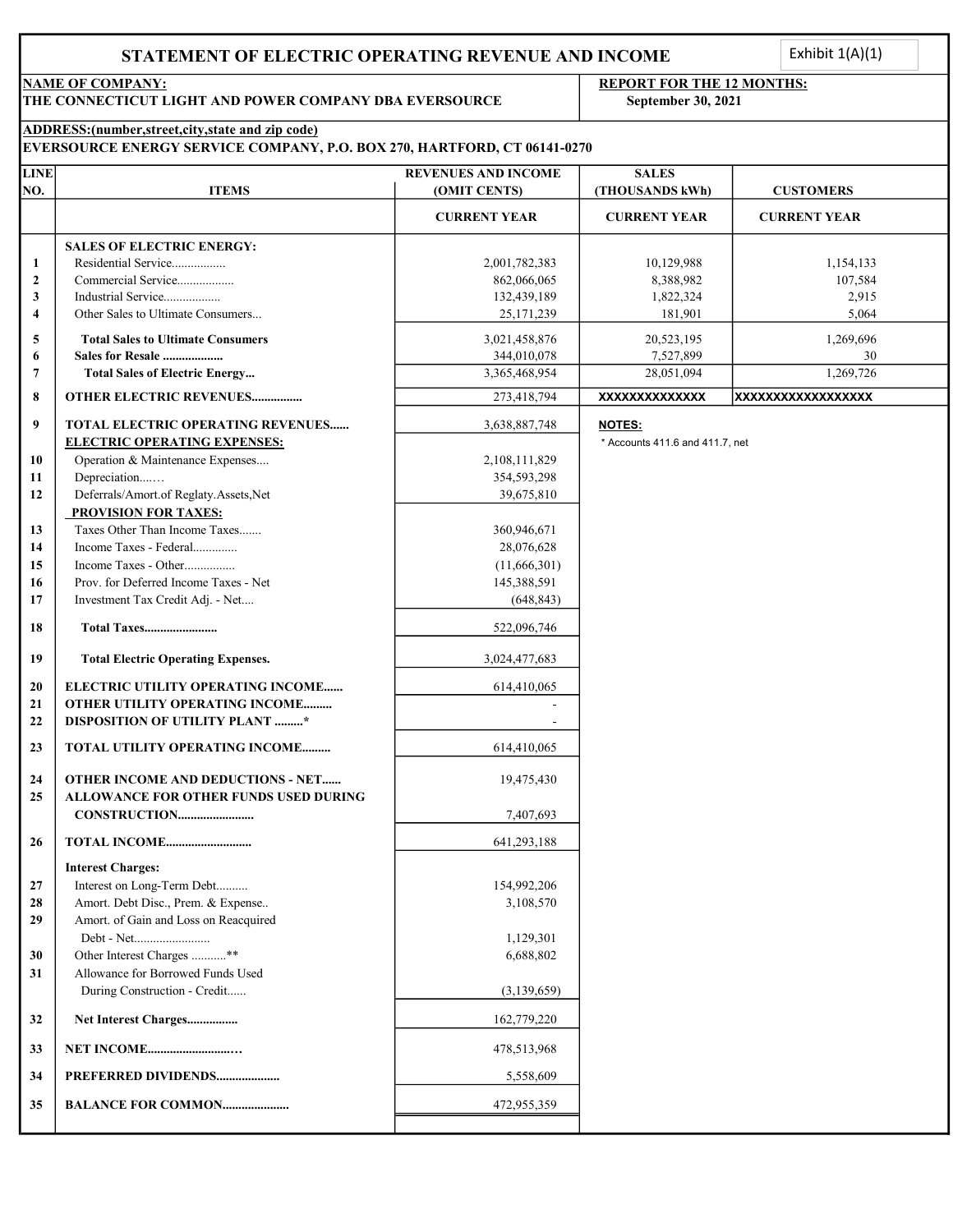| <b>LINE</b><br>NO.   | <b>NAME OF COMPANY:</b><br>THE CONNECTICUT LIGHT AND POWER COMPANY DBA EVERSOURCE<br>ADDRESS:(number,street,city,state and zip code) | <b>EXCLUDING TRANSMISSION BUSINESS SEGMENT</b> |                                                        |                           |
|----------------------|--------------------------------------------------------------------------------------------------------------------------------------|------------------------------------------------|--------------------------------------------------------|---------------------------|
|                      |                                                                                                                                      |                                                | <b>REPORT FOR THE 12 MONTHS:</b><br>September 30, 2021 |                           |
|                      | EVERSOURCE ENERGY SERVICE COMPANY, P.O. BOX 270, HARTFORD, CT 06141-0270                                                             |                                                |                                                        |                           |
|                      | <b>ITEMS</b>                                                                                                                         | <b>REVENUES AND INCOME</b><br>(OMIT CENTS)     | <b>SALES</b><br>(THOUSANDS kWh)                        | <b>CUSTOMERS</b>          |
|                      |                                                                                                                                      | <b>CURRENT YEAR</b>                            | <b>CURRENT YEAR</b>                                    | <b>CURRENT YEAR</b>       |
|                      | <b>SALES OF ELECTRIC ENERGY:</b>                                                                                                     |                                                |                                                        |                           |
| -1<br>$\overline{2}$ | Residential Service<br>Commercial Service                                                                                            | 2,001,782,383<br>862,066,065                   | 10,129,988<br>8,388,982                                | 1,154,133<br>107,584      |
| $\mathbf{3}$         | Industrial Service                                                                                                                   | 132,439,189                                    | 1,822,324                                              | 2,915                     |
| $\overline{4}$       | Other Sales to Ultimate Consumers                                                                                                    | 25, 171, 239                                   | 181,901                                                | 5,064                     |
| $\overline{5}$<br>6  | <b>Total Sales to Ultimate Consumers</b><br>Sales for Resale                                                                         | 3,021,458,876<br>344,010,078                   | 20,523,195<br>7,527,899                                | 1,269,696<br>30           |
| $7\phantom{.0}$      | <b>Total Sales of Electric Energy</b>                                                                                                | 3,365,468,954                                  | 28,051,094                                             | 1,269,726                 |
| 8                    | OTHER ELECTRIC REVENUES                                                                                                              | 24,930,754                                     | <b>XXXXXXXXXXXXXX</b>                                  | <b>XXXXXXXXXXXXXXXXXX</b> |
| 9                    | TOTAL ELECTRIC OPERATING REVENUES<br><b>ELECTRIC OPERATING EXPENSES:</b>                                                             | 3,390,399,708                                  | <b>NOTES:</b><br>$*$ Accounts 411.6 and 411.7, net     |                           |
| 10                   | Operation & Maintenance Expenses                                                                                                     | 2,496,170,440                                  |                                                        |                           |
| 11<br>12             | Depreciation<br>Deferrals/Amort.of Reglaty.Assets,Net                                                                                | 204,611,397<br>41,078,442                      |                                                        |                           |
|                      | <b>PROVISION FOR TAXES:</b>                                                                                                          |                                                |                                                        |                           |
| 13                   | Taxes Other Than Income Taxes<br>Income Taxes - Federal                                                                              | 256,775,148                                    |                                                        |                           |
| 14<br>15             | Income Taxes - Other                                                                                                                 | (24,989,885)<br>(35,697,624)                   |                                                        |                           |
| 16                   | Prov. for Deferred Income Taxes - Net                                                                                                | 130, 111, 957                                  |                                                        |                           |
| 17                   | Investment Tax Credit Adj. - Net                                                                                                     | (465, 039)                                     |                                                        |                           |
| 18                   | <b>Total Taxes</b>                                                                                                                   | 325,734,557                                    |                                                        |                           |
| 19                   | <b>Total Electric Operating Expenses.</b>                                                                                            | 3,067,594,836                                  |                                                        |                           |
| 20                   | ELECTRIC UTILITY OPERATING INCOME                                                                                                    | 322,804,872                                    |                                                        |                           |
| 21<br>22             | OTHER UTILITY OPERATING INCOME<br><b>DISPOSITION OF UTILITY PLANT *</b>                                                              |                                                |                                                        |                           |
| 23                   | TOTAL UTILITY OPERATING INCOME                                                                                                       | 322,804,872                                    |                                                        |                           |
| 24                   | OTHER INCOME AND DEDUCTIONS - NET                                                                                                    | 18,266,707                                     |                                                        |                           |
| 25                   | ALLOWANCE FOR OTHER FUNDS USED DURING                                                                                                |                                                |                                                        |                           |
|                      |                                                                                                                                      | 3,546,175                                      |                                                        |                           |
| 26                   |                                                                                                                                      | 344,617,754                                    |                                                        |                           |
| 27                   | <b>Interest Charges:</b><br>Interest on Long-Term Debt                                                                               | 91,556,220                                     |                                                        |                           |
| 28                   | Amort. Debt Disc., Prem. & Expense                                                                                                   | 1,880,349                                      |                                                        |                           |
| 29                   | Amort. of Gain and Loss on Reacquired                                                                                                |                                                |                                                        |                           |
| 30                   | Debt - Net<br>Other Interest Charges **                                                                                              | 617,620<br>5,337,990                           |                                                        |                           |
| 31                   | Allowance for Borrowed Funds Used                                                                                                    |                                                |                                                        |                           |
|                      | During Construction - Credit                                                                                                         | (1,634,920)                                    |                                                        |                           |
| 32                   | Net Interest Charges                                                                                                                 | 97,757,259                                     |                                                        |                           |
| 33                   | <b>NET INCOME</b>                                                                                                                    | 246,860,495                                    |                                                        |                           |
| 34                   | PREFERRED DIVIDENDS                                                                                                                  | 3,285,138                                      |                                                        |                           |
| 35 <sub>5</sub>      | <b>BALANCE FOR COMMON</b>                                                                                                            | 243, 575, 357                                  |                                                        |                           |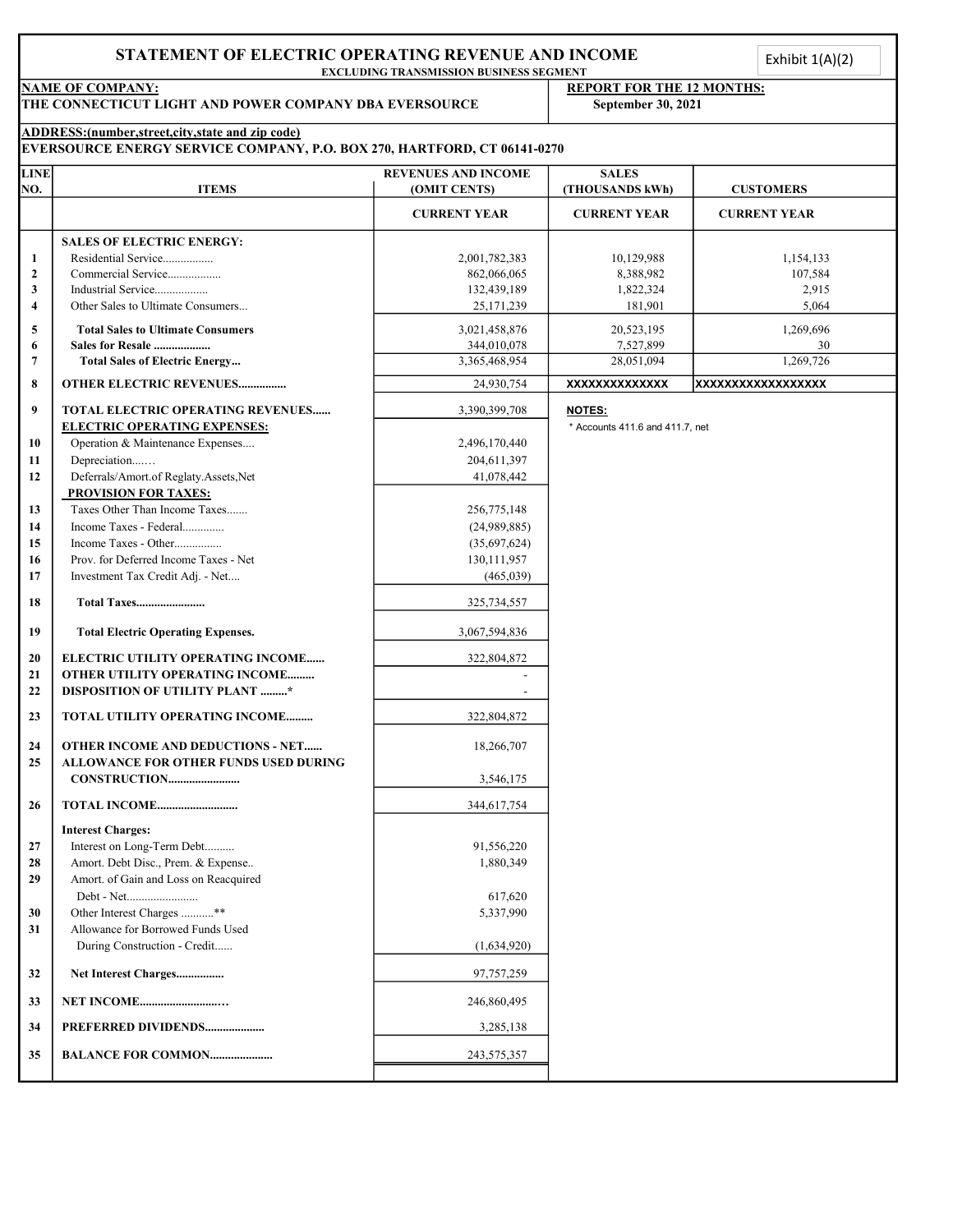Exhibit  $1(A)(3)$ 

THE CONNECTICUT LIGHT AND POWER COMPANY DBA EVERSOURCE September 30, 2021

# NAME OF COMPANY: REPORT FOR THE 3 MONTHS:

## ADDRESS:(number,street,city,state and zip code)

## EVERSOURCE ENERGY SERVICE COMPANY, P.O. BOX 270, HARTFORD, CT 06141-0270

| <b>LINE</b>    |                                              | <b>REVENUES AND INCOME</b> | <b>SALES</b>                    |                     |
|----------------|----------------------------------------------|----------------------------|---------------------------------|---------------------|
| NO.            | <b>ITEMS</b>                                 | (OMIT CENTS)               | (THOUSANDS kWh)                 | <b>CUSTOMERS</b>    |
|                |                                              | <b>CURRENT YEAR</b>        | <b>CURRENT YEAR</b>             | <b>CURRENT YEAR</b> |
|                | <b>SALES OF ELECTRIC ENERGY:</b>             |                            |                                 |                     |
| 1              | Residential Service                          | 572,011,060                | 2,874,473                       | 1,156,739           |
| $\overline{2}$ | Commercial Service                           | 243,360,395                | 2,383,888                       | 107,725             |
| 3              | Industrial Service                           | 35,017,079                 | 470,364                         | 2,906               |
| $\overline{4}$ | Other Sales to Ultimate Consumers            | 6,071,980                  | 47,238                          | 5,038               |
| 5              | <b>Total Sales to Ultimate Consumers</b>     | 856,460,514                | 5,775,963                       | 1,272,408           |
| 6              | Sales for Resale                             | 100,234,837                | 2,053,879                       | 30                  |
| 7              | <b>Total Sales of Electric Energy</b>        | 956,695,351                | 7,829,842                       | 1,272,438           |
| 8              | <b>OTHER ELECTRIC REVENUES</b>               | 65,189,520                 | XXXXXXXXXXXXX                   | XXXXXXXXXXXXXXXXXX  |
| 9              | TOTAL ELECTRIC OPERATING REVENUES            | 1,021,884,871              | <b>NOTES:</b>                   |                     |
|                | <b>ELECTRIC OPERATING EXPENSES:</b>          |                            | * Accounts 411.6 and 411.7, net |                     |
| 10             | Operation & Maintenance Expenses             | 592,281,216                |                                 |                     |
| 11             | Depreciation                                 | 89,759,403                 |                                 |                     |
| 12             | Deferrals/Amort.of Reglaty.Assets,Net        | 25,717,394                 |                                 |                     |
|                | <b>PROVISION FOR TAXES:</b>                  |                            |                                 |                     |
| 13             | Taxes Other Than Income Taxes                | 99,875,136                 |                                 |                     |
| 14             | Income Taxes - Federal                       | 3,358,666                  |                                 |                     |
| 15             | Income Taxes - Other                         | (10, 299, 604)             |                                 |                     |
| 16             | Prov. for Deferred Income Taxes - Net        | 51,113,076                 |                                 |                     |
| 17             | Investment Tax Credit Adj. - Net             | (157, 827)                 |                                 |                     |
|                |                                              |                            |                                 |                     |
| 18             | Total Taxes                                  | 143,889,447                |                                 |                     |
| 19             | <b>Total Electric Operating Expenses.</b>    | 851,647,460                |                                 |                     |
| 20             | ELECTRIC UTILITY OPERATING INCOME            | 170,237,411                |                                 |                     |
| 21             | OTHER UTILITY OPERATING INCOME               |                            |                                 |                     |
| 22             | <b>DISPOSITION OF UTILITY PLANT *</b>        |                            |                                 |                     |
| 23             | TOTAL UTILITY OPERATING INCOME               | 170,237,411                |                                 |                     |
| 24             | <b>OTHER INCOME AND DEDUCTIONS - NET</b>     | 33,559,471                 |                                 |                     |
| 25             | <b>ALLOWANCE FOR OTHER FUNDS USED DURING</b> |                            |                                 |                     |
|                |                                              | 1,697,222                  |                                 |                     |
|                |                                              |                            |                                 |                     |
| 26             |                                              | 205,494,104                |                                 |                     |
|                | <b>Interest Charges:</b>                     |                            |                                 |                     |
| 27             | Interest on Long-Term Debt                   | 40,171,102                 |                                 |                     |
| 28             | Amort. Debt Disc., Prem. & Expense           | 897,050                    |                                 |                     |
| 29             | Amort. of Gain and Loss on Reacquired        |                            |                                 |                     |
|                | Debt - Net                                   | 285,755                    |                                 |                     |
| 30             | Other Interest Charges **                    | 2,043,263                  |                                 |                     |
| 31             | Allowance for Borrowed Funds Used            |                            |                                 |                     |
|                | During Construction - Credit                 | (634, 265)                 |                                 |                     |
| 32             | Net Interest Charges                         | 42,762,905                 |                                 |                     |
| 33             | <b>NET INCOME</b>                            | 162,731,199                |                                 |                     |
| 34             | PREFERRED DIVIDENDS                          | 1,389,652                  |                                 |                     |
| 35             | <b>BALANCE FOR COMMON</b>                    | 161,341,547                |                                 |                     |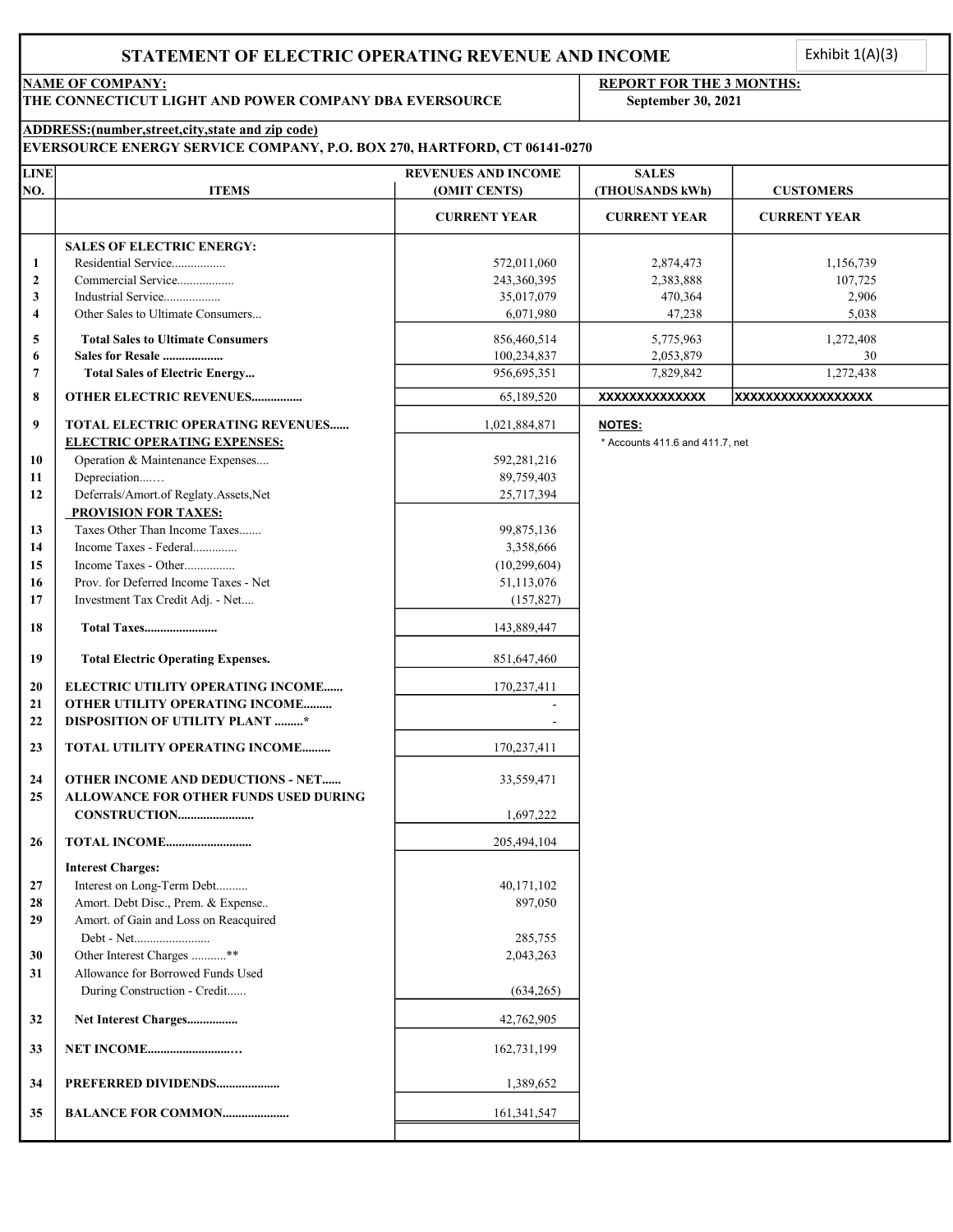EXCLUDING TRANSMISSION BUSINESS SEGMENT

# NAME OF COMPANY: **REPORT FOR THE 3 MONTHS:** THE CONNECTICUT LIGHT AND POWER COMPANY DBA EVERSOURCE September 30, 2021 ADDRESS:(number,street,city,state and zip code) EVERSOURCE ENERGY SERVICE COMPANY, P.O. BOX 270, HARTFORD, CT 06141-0270 LINE REVENUES AND INCOME SALES NO. ITEMS (OMIT CENTS) (THOUSANDS kWh) CUSTOMERS CURRENT YEAR CURRENT YEAR CURRENT YEAR SALES OF ELECTRIC ENERGY: 1 Residential Service................. 572,011,060 2,874,473 1,156,739 2 Commercial Service.................. 243,360,395 2,383,888 107,725 3 Industrial Service.................. 35,017,079 470,364 2,906 4 Other Sales to Ultimate Consumers... 6,071,980 6,071,980 47,238 5 Total Sales to Ultimate Consumers 1.272,408 6 Sales for Resale ................... 2,053,879 30 100,234,837 7 Total Sales of Electric Energy... 27.438 1,272,438 1,272,438 8 OTHER ELECTRIC REVENUES................ 8,919,254 XXXXXXXXXXXXXX XXXXXXXXXXXXXXXXXX 9 | TOTAL ELECTRIC OPERATING REVENUES...... | 965,614,605 | NOTES: ELECTRIC OPERATING EXPENSES:  $\qquad \qquad$  \* Accounts 411.6 and 411.7, net 10 Operation & Maintenance Expenses.... 703,973,487 11 Depreciation....… 51,753,152 12 Deferrals/Amort.of Reglaty.Assets,Net 26,068,052 PROVISION FOR TAXES: 13 Taxes Other Than Income Taxes....... 71,751,472 14 Income Taxes - Federal.............. (21,545,031) 15 Income Taxes - Other................ (23,171,866) 16 Prov. for Deferred Income Taxes - Net 62,755,290 17 Investment Tax Credit Adj. - Net.... (113,118) 18 Total Taxes....................... 89,676,747 19 Total Electric Operating Expenses. 871,471,438 20 ELECTRIC UTILITY OPERATING INCOME...... 94,143,167 21 | OTHER UTILITY OPERATING INCOME......... 22 DISPOSITION OF UTILITY PLANT ..........\* 23 | TOTAL UTILITY OPERATING INCOME.......... 94,143,167 24 OTHER INCOME AND DEDUCTIONS - NET...... 31,626,825 25 ALLOWANCE FOR OTHER FUNDS USED DURING CONSTRUCTION........................ 769,666 26 TOTAL INCOME........................... 126,539,658 Interest Charges: 27 Interest on Long-Term Debt.......... 23,593,170 28 Amort. Debt Disc., Prem. & Expense.. 62 and 535,882 29 Amort. of Gain and Loss on Reacquired Debt - Net........................ 156,278 30 Other Interest Charges ...........\*\* 1,753,313 31 | Allowance for Borrowed Funds Used During Construction - Credit....... (309,683) 32 Net Interest Charges................ 25,728,960 33 NET INCOME..........................… 100,810,698 **34 PREFERRED DIVIDENDS....................** 821,284 35 BALANCE FOR COMMON..................... 99,989,414 Exhibit  $1(A)(4)$ <br> $\frac{1}{2}$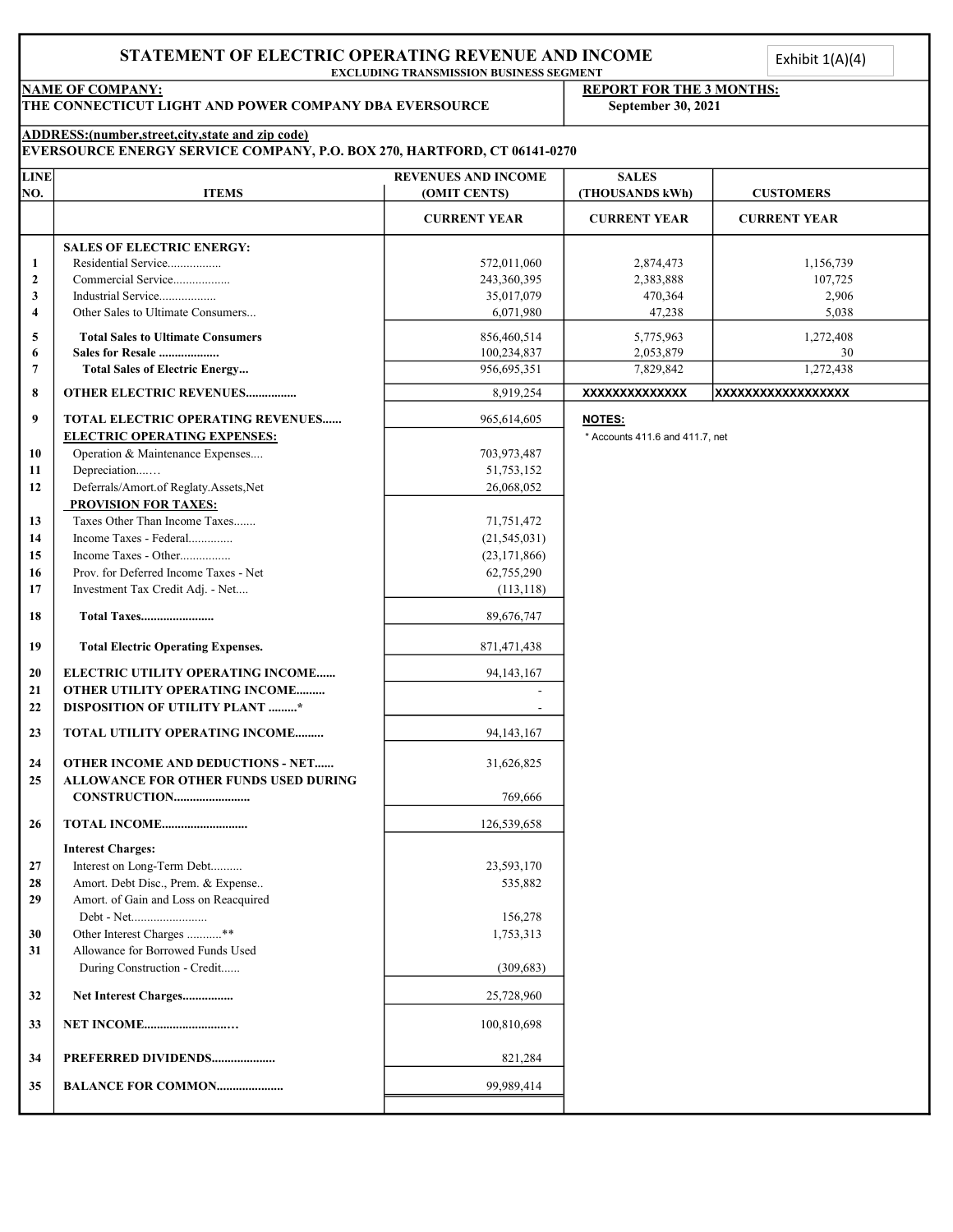### THE CONNECTICUT LIGHT AND POWER COMPANY DBA EVERSOURCE Rate of Return on Rate Base For the 12 Months Ended September 30, 2021

|                                                 | Average *       |
|-------------------------------------------------|-----------------|
| <b>Total Utility Plant In Service</b>           | \$<br>6,877,728 |
| Less: Accumulated Provision for Depreciation    | 1,446,684       |
| Net Utility Plant                               | 5,431,044       |
| Plus:                                           |                 |
| Materials and Supplies, Excluding Fuel          | 55,962          |
| Net Regulatory Asset - FAS 109                  | (247, 672)      |
| <b>Working Capital Allowance</b>                | 37,296          |
| Deferred Taxes on CIAC, Net of Gross-Up         | 35,255          |
| Regulatory Asset - Connecticut Yankee           | 16,048          |
| Regulatory Asset - Maine Yankee                 | (8,674)         |
| <b>Other Deferred Assets</b>                    | 30,021          |
| Prepayments                                     | 7,320           |
| Less:                                           |                 |
| Accumulated Provision for Deferred Income Taxes | 1,089,429       |
| Accum, Provision for Def. Income Taxes - FAS109 | (247, 672)      |
| <b>Customer Deposits</b>                        | 16,730          |
| Reserves                                        | (325, 410)      |
| Regulatory Liability - Connecticut Yankee       | 1,836           |
| Regulatory Liability - Maine Yankee             | 730             |
| Rate Base                                       | 4,820,957       |
| <b>Operating Income</b>                         | \$<br>322,805   |
| Rate of Return                                  | 6.70%           |

\* 5 Quarter Average Rate Base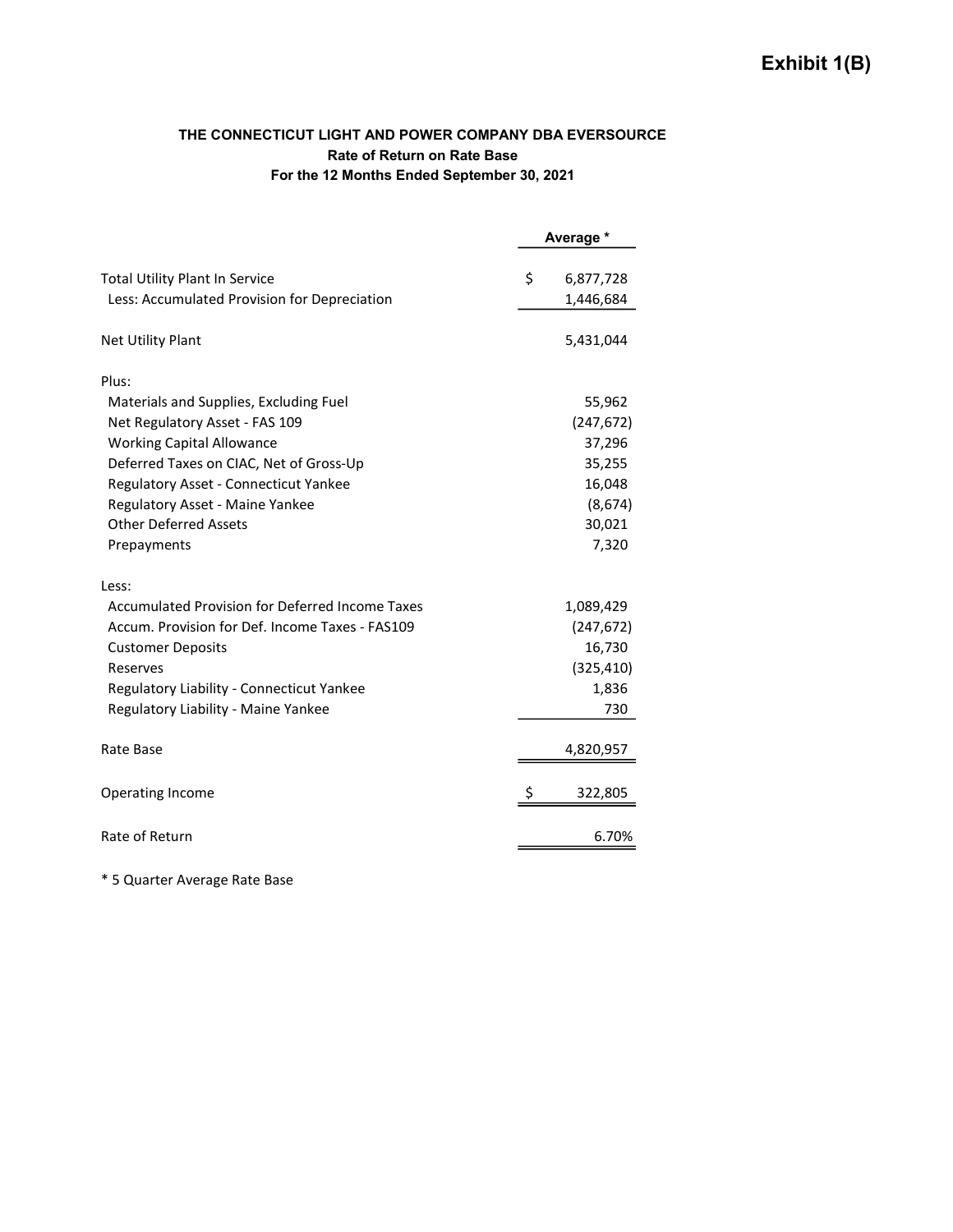### THE CONNECTICUT LIGHT AND POWER COMPANY DBA EVERSOURCE Rate of Return on Common Equity Cost of Capital Method For the 12 Months Ended September 30, 2021 (Thousands of Dollars)

|                                                     | Amount          |                | <b>Capitalization Ratios</b> |
|-----------------------------------------------------|-----------------|----------------|------------------------------|
|                                                     | 5-Q Average     |                | 5-Q Average                  |
| Long-Term Debt                                      | \$<br>3,973,119 |                | 43.58%                       |
| <b>Preferred Stock</b>                              | 117,020         |                | 1.28%                        |
| Common Equity                                       | 5,027,082       |                | 55.14%                       |
| Total                                               | \$<br>9,117,221 |                | 100.00%                      |
|                                                     |                 | Average        |                              |
|                                                     | <b>Embedded</b> | Capitalization | Weighted                     |
|                                                     | Cost            | Ratio          | Cost                         |
| Long-Term Debt                                      | 4.01%           | 43.58%         | 1.75%                        |
| <b>Preferred Stock</b>                              | 4.75%           | 1.28%          | 0.06%                        |
| <b>Weighted Costs</b>                               |                 |                | 1.81%                        |
| Rate of Return on Rate Base                         |                 |                | 6.70%                        |
| Less: Weighted Costs                                |                 |                | 1.81%                        |
| <b>Common Equity Component</b>                      |                 |                | 4.89%                        |
| Percentage of Common Equity to Total Capitalization |                 |                | 55.14%                       |
| Return on Common Equity                             |                 |                | 8.87%                        |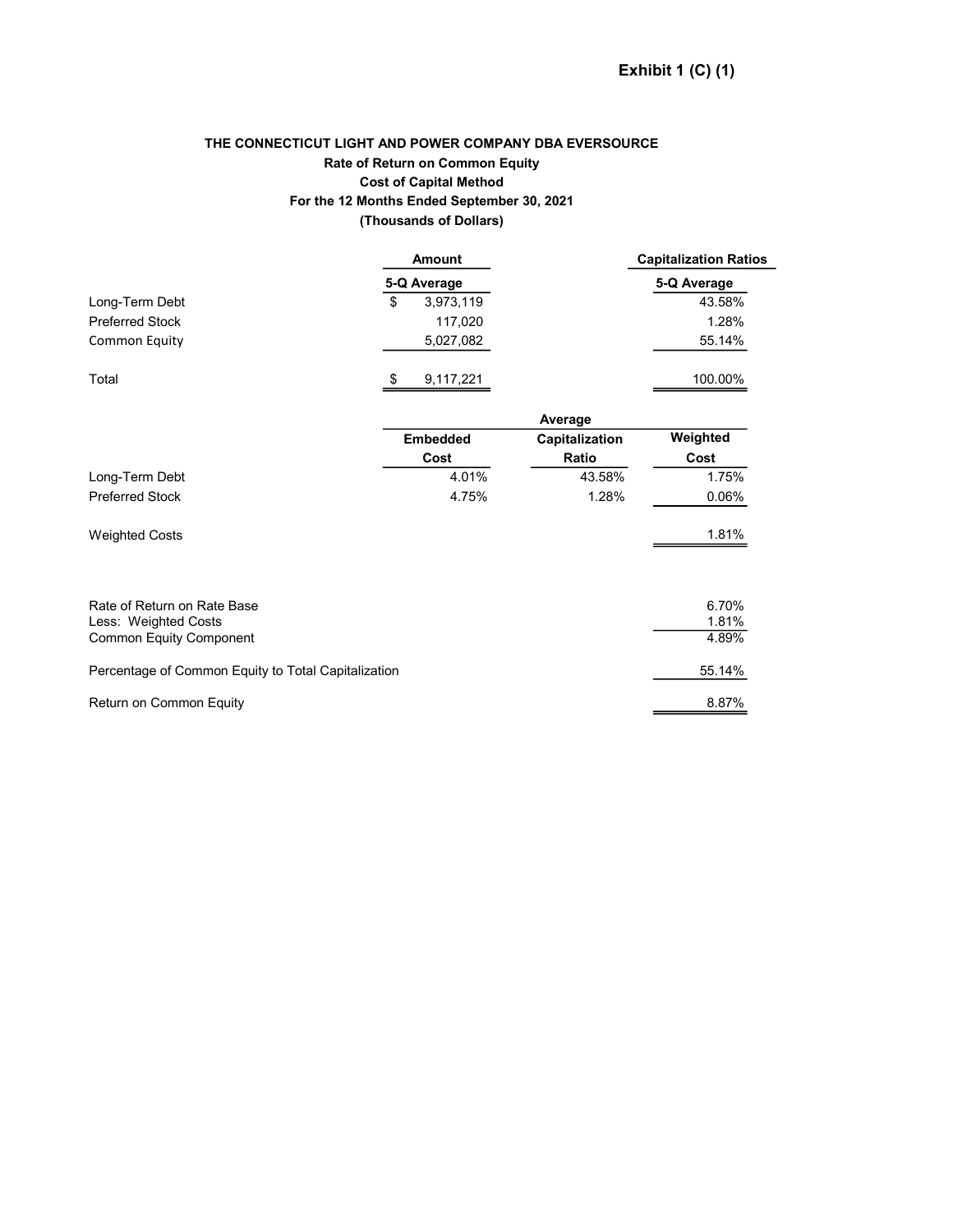# THE CONNECTICUT LIGHT AND POWER COMPANY DBA EVERSOURCE Rate of Return on Common Equity Net Income Method For the 12 Months Ended September 30, 2021 (Thousands of Dollars)

| <b>Average Common Equity</b>          | Amount        |
|---------------------------------------|---------------|
|                                       |               |
| September 2020                        | 4,794,047     |
| December 2020                         | 5,044,486     |
| March 2021                            | 5,071,394     |
| June 2021                             | 5,115,461     |
| September 2021                        | 5,114,124     |
| Total - 5 Quarters                    | 25,139,512    |
| Common Equity - 5-Q Average           | 5,027,902     |
| Earnings For Common - 12 Months Ended | \$<br>472,955 |
| Return on Common Equity - 5-Q Average | 9.41%         |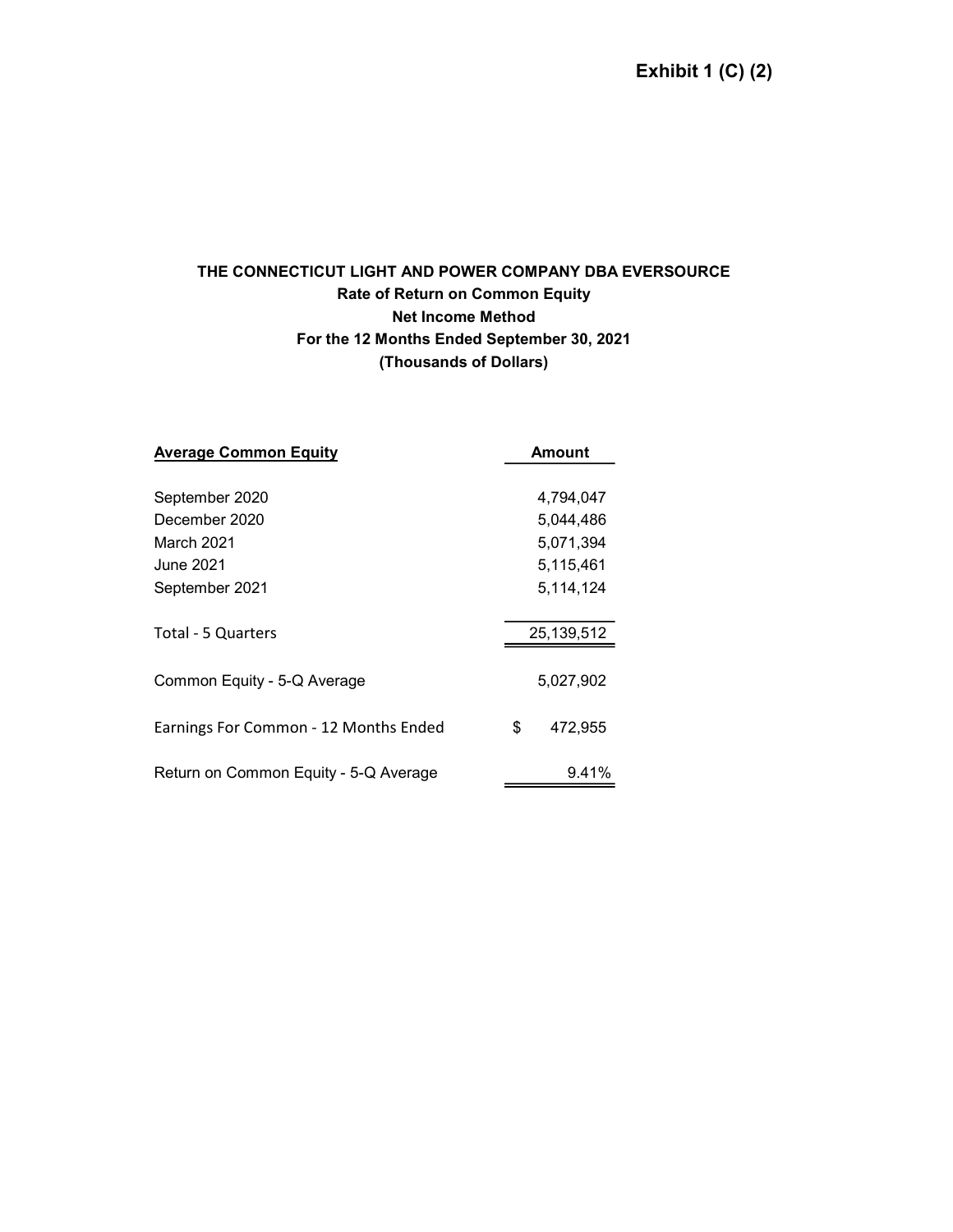# Exhibit 1(D)

## THE CONNECTICUT LIGHT AND POWER COMPANY DBA EVERSOURCE Rate of Return on Rate Base For the 3 Months Ended September 30, 2021 (Thousands of Dollars)

|                                                                                       | Average *                    |
|---------------------------------------------------------------------------------------|------------------------------|
| <b>Total Utility Plant In Service</b><br>Less: Accumulated Provision for Depreciation | \$<br>6,992,009<br>1,464,804 |
| <b>Net Utility Plant</b>                                                              | 5,527,206                    |
| Plus:                                                                                 |                              |
| Materials and Supplies, Excluding Fuel                                                | 53,421                       |
| Net Regulatory Asset - FAS 109                                                        | (242, 040)                   |
| <b>Working Capital Allowance</b>                                                      | 37,296                       |
| Deferred Taxes on CIAC, Net of Gross-Up                                               | 34,967                       |
| Regulatory Asset - Connecticut Yankee                                                 | 16,140                       |
| Regulatory Asset - Maine Yankee                                                       | (8,655)                      |
| <b>Other Deferred Assets</b>                                                          | 28,779                       |
| Prepayments                                                                           | 8,357                        |
| Less:                                                                                 |                              |
| <b>Accumulated Provision for Deferred Income Taxes</b>                                | 1,091,955                    |
| Accum. Provision for Def. Income Taxes - FAS109                                       | (242,040)                    |
| <b>Customer Deposits</b>                                                              | 15,179                       |
| Reserves                                                                              | (349, 679)                   |
| Regulatory Liability - Connecticut Yankee                                             | 1,906                        |
| Regulatory Liability - Maine Yankee                                                   | 748                          |
| Rate Base                                                                             | 4,937,401                    |
| Operating Income                                                                      | \$<br>94,143                 |
| Rate of Return                                                                        | 1.91%                        |

\* 2 Quarter Average Rate Base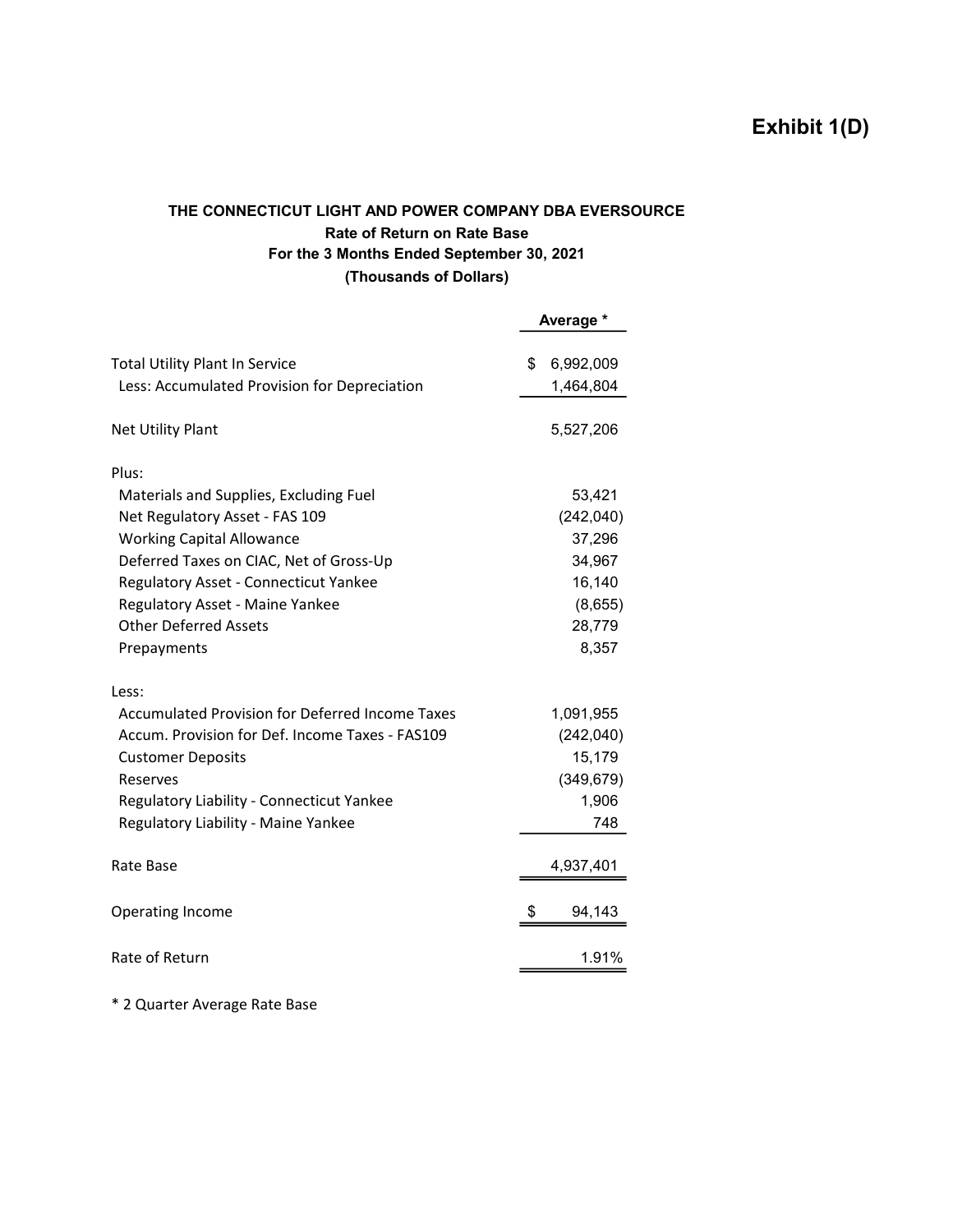# THE CONNECTICUT LIGHT AND POWER COMPANY DBA EVERSOURCE Rate of Return on Common Equity Cost of Capital Method For the 3 Months Ended September 30, 2021 (Thousands of Dollars)

|                                                        | <b>Amount</b>   |                | <b>Capitalization Ratios</b> |
|--------------------------------------------------------|-----------------|----------------|------------------------------|
|                                                        | 2-Q Average     |                | 2-Q Average                  |
| Long-Term Debt                                         | \$<br>4,269,089 |                | 44.94%                       |
| <b>Preferred Stock</b>                                 | 117,020         |                | 1.23%                        |
| <b>Common Equity</b>                                   | 5,113,972       |                | 53.83%                       |
| Total                                                  | \$<br>9,500,081 |                | 100.00%                      |
|                                                        |                 | Average        |                              |
|                                                        | <b>Embedded</b> | Capitalization | Weighted                     |
|                                                        | Cost            | Ratio          | Cost                         |
| Long-Term Debt                                         | 0.97%           | 44.94%         | 0.44%                        |
| <b>Preferred Stock</b>                                 | 1.19%           | 1.23%          | 0.01%                        |
| <b>Weighted Costs</b>                                  |                 |                | 0.45%                        |
|                                                        |                 |                |                              |
| Rate of Return on Rate Base                            |                 |                | 1.91%<br>0.45%               |
| Less: Weighted Costs<br><b>Common Equity Component</b> |                 |                | 1.46%                        |
| Percentage of Common Equity to Total Capitalization    |                 |                | 53.83%                       |
| Return on Common Equity                                |                 |                | 2.71%                        |